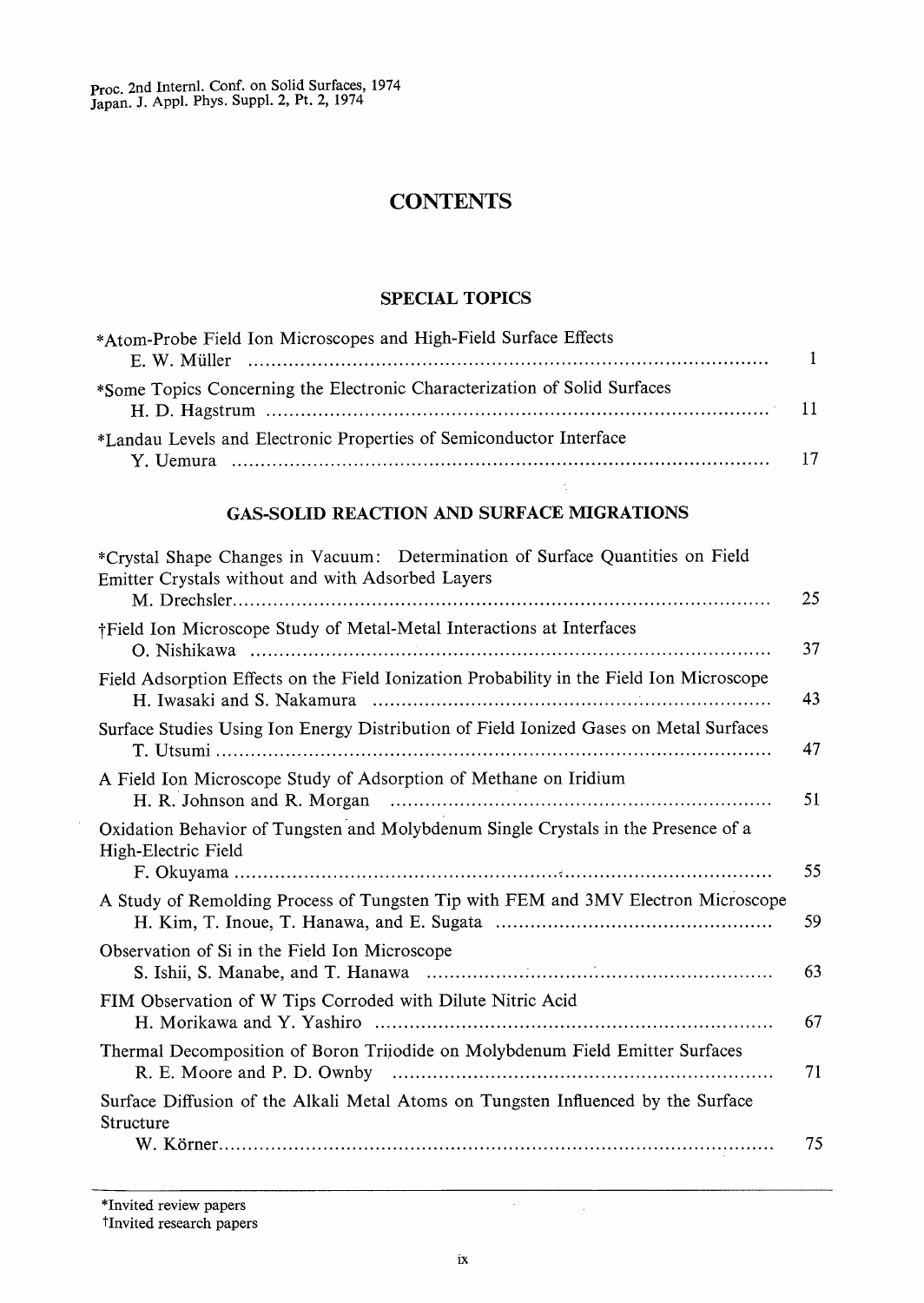|         |  |  |  |  | The Study of Surface Self-Diffusion by a Measuring Profile Changes of Field Emitter |  |  |
|---------|--|--|--|--|-------------------------------------------------------------------------------------|--|--|
| Tips(W) |  |  |  |  |                                                                                     |  |  |
|         |  |  |  |  |                                                                                     |  |  |

## GAS-SOLID REACTIONS

| †Comparative Adsorption of $O_2$ and $N_2O$ on Platinum Recrystallized Ribbons                                                                        | 79  |
|-------------------------------------------------------------------------------------------------------------------------------------------------------|-----|
| Initial Oxidation of Molybdenum (110) Surface Observed by AES and LEED<br>T. Miura and Y. Tuzi                                                        | 85  |
| On the Structural Study of Oxygen/Iron(001) by LEED and AES. I.<br>T. Horiguchi and S. Nakanishi                                                      | 89  |
| Application of X-Ray Photoelectron Spectroscopy to Some Metallic Surfaces and Their<br>Oxidations                                                     |     |
|                                                                                                                                                       | 93  |
| Electron Microscope Study of Tungsten Oxide Grown on (110), (001) and (111) Surfaces<br>of Tungsten                                                   |     |
|                                                                                                                                                       | 97  |
| Nucleation and Growth Behavior of Oxide on Copper Single Crystals—Their Roles in<br>Kinetics                                                          |     |
|                                                                                                                                                       | 101 |
| The Kinetics and Mechanism of Localized Oxide Crystal Growth and Oxygen Chemisorp-<br>tion on the Surface of Fine Particles of Iron and Copper Metals |     |
| T. Inui, T. Ueda and H. Shingu                                                                                                                        | 105 |
| Infrared Spectral Studies of Hydrogen Fluoride Adsorbed on Potassium Bromide                                                                          | 109 |
| Adsorption and Replacement of CH <sub>4</sub> , CO and NO on Evaporated Films of Titanium and<br>Tungsten                                             |     |
|                                                                                                                                                       | 113 |
| LEED Study of Chlorine Chemisorption on the Silver (111) Surface                                                                                      | 117 |
| Initial Oxidation Studies on Iron Single Crystals by Means of Photoelectric Work Function<br>Measurements Combined with Auger Electron Spectroscopy   |     |
|                                                                                                                                                       |     |

## CHEMISORPTION ON METAL SURFACES

| †Effect of the Image Force in Chemisorption                                          |  |
|--------------------------------------------------------------------------------------|--|
| †Reaction Kinetics at Surfaces in Terms of Response Characteristics of the Substrate |  |
| Some Theoretical Views of Atomic Processes in Chemisorption                          |  |
| Ordered Structure of Adatoms in the Extended Range Lattice Gas Model                 |  |
| The Elastic Scattering of the Conduction Electrons by Oxygen Adsorbed on Pt Wires    |  |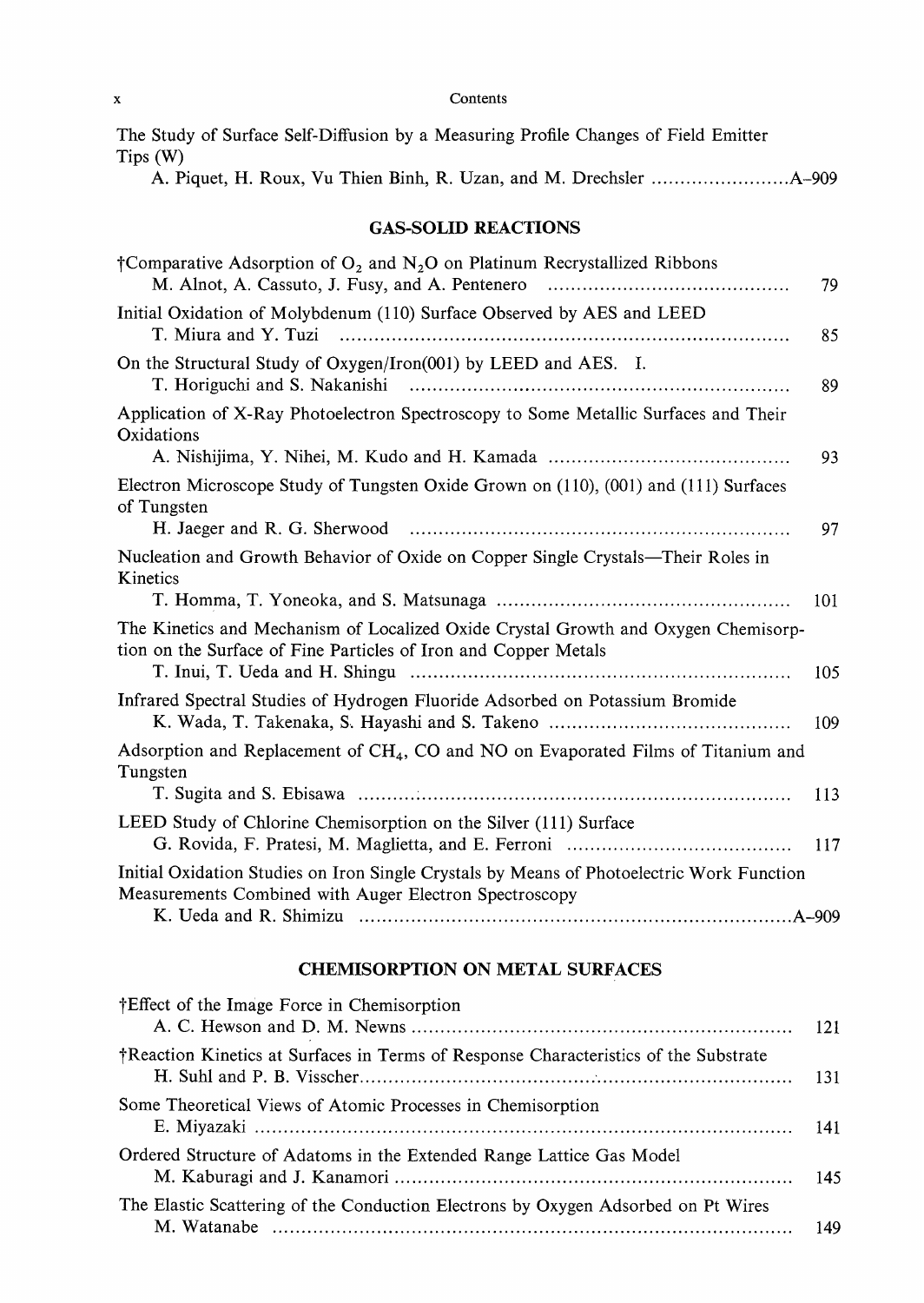| Contents                                                                                                            | Xi  |
|---------------------------------------------------------------------------------------------------------------------|-----|
| Adsorption on Semiconductors in Relation to Their Degree of Dispersity                                              |     |
| Adsorption Induced Changes in the Conductivity of Amorphous Ge Films                                                | 153 |
|                                                                                                                     | 157 |
| †Some Surface Properties of Obliquely Deposited Films                                                               | 161 |
| *Chemisorption on (001), (110) and (111) Nickel Surfaces                                                            | 167 |
| LEED, Auger, Work-Function Study of Oxygen/Cesium Adsorption and Coadsorption<br>on (100) Tungsten<br>J. L. Desplat | 177 |
| Angular Distribution of Auger Electron Emission from Clean and Gas-Covered Fe (100)<br>Surfaces                     | 181 |
| Sulfur on Single Crystal Platinum Planes: LEED and Auger Investigations                                             | 185 |
| Scanning Electron Induced Desorption Study of Surface Fluorine Migration                                            | 189 |
| LEED Study of Halogen Adsorption on Tungsten-Two Dimensional Shear Structures                                       | 193 |
| Investigation of Oxygen Adsorption on Tungsten at High Temperatures by Auger Electron<br>Spectroscopy               | 197 |
| Thermal Ionic and Neutral Evaporation from Thick Layers of Potassium Fluoride on a<br>Platinum Surface              | 201 |
| Work Function Studies of Ethylene, Acetylene and Benzene Adsorbed on Ni (111) Single<br>Crystal Surface             | 205 |
| Work Functions of Binary Compounds (Adsorption Model)                                                               | 209 |
| *Some Aspects of the CO-Tungsten System                                                                             | 213 |
| †Ultraviolet Photoelectron Spectroscopy of CO Adsorbed on Palladium Surfaces                                        | 225 |
| Adsorption of CO on (001) Ruthenium at Temperatures $\geq 300$ K                                                    | 229 |
| Adsorption of Nitric Oxide on Tungsten                                                                              | 237 |
| Infrared Spectra of CO Adsorbed on PdAg and NiCu Alloys<br>Y. Soma and W.M.H. Sachtler                              | 241 |
| Electron Stimulated Desorption (ESD) and Thermal Desorption (TD) Study of Ammonia<br>on Molybdenum                  |     |
| C. G. Goymour, M. Abon, G. Bergeret, B. Tardy, and S. J. Teichner<br>Slow Electron Spectroscopy on Mo (100)         | 245 |
|                                                                                                                     | 249 |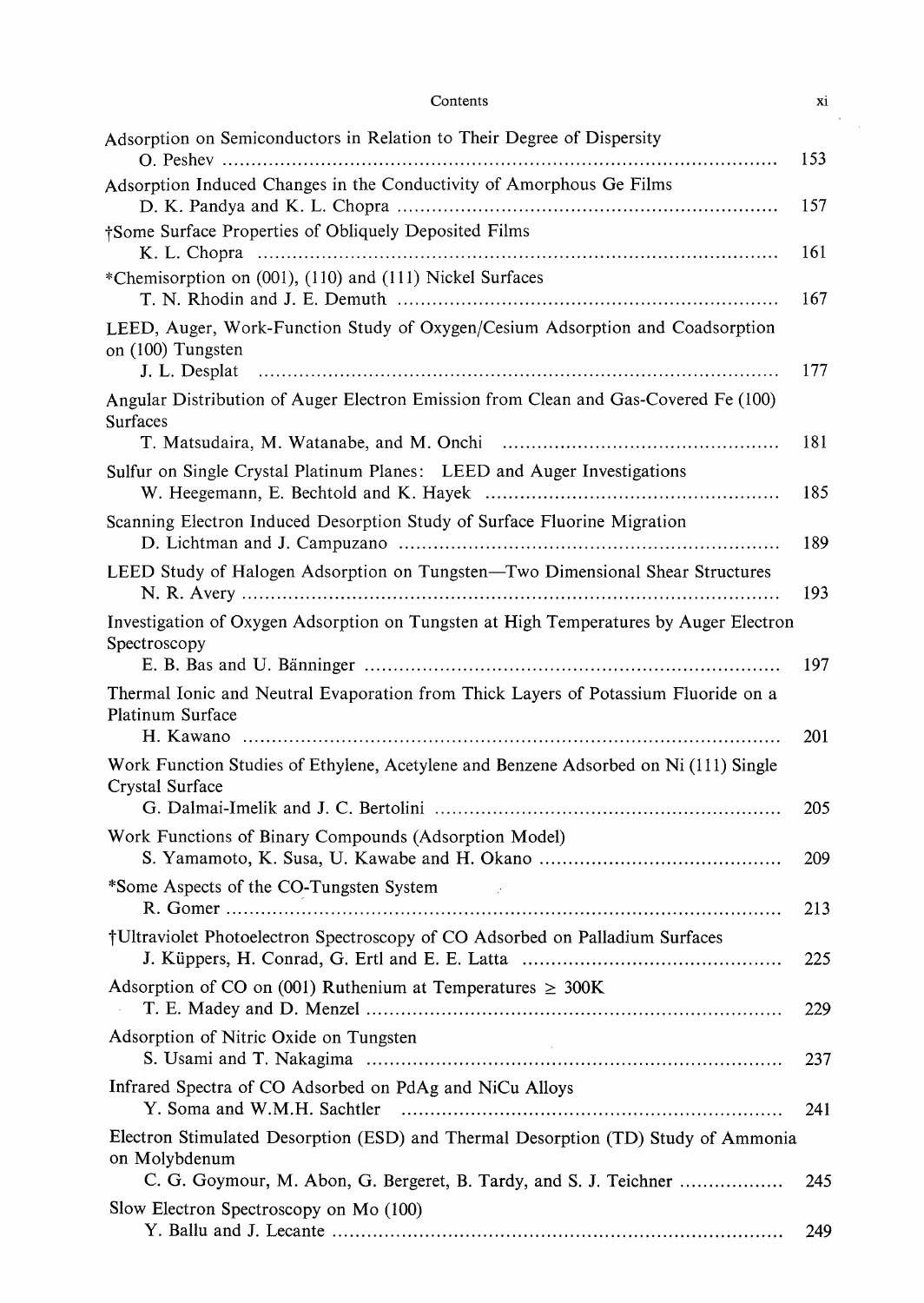| ESR Study of the Oxygen, Hydrogen and Nitrogen Oxide on Tin Dioxide                                      | 253 |
|----------------------------------------------------------------------------------------------------------|-----|
| NMR of Hydrogen Adsorbed on Platinum Black                                                               |     |
| Adsorption of $H_2$ on Ni–Cu Alloys Studied by Magnetic Measurements                                     | 261 |
| Infrared Reflection-Absorption Study of Molecular Adsorption on Metals                                   | 265 |
| Quasiequilibrium Treatment of the Coverage of Oxygen on Tungsten at High Temperature<br>and Low Pressure |     |
|                                                                                                          |     |

## PHYSICAL ADSORPTION ON SOLID SURFACES

| †Light Hydrocarbon Molecules Adsorbed on Graphite. Equilibrium Configuration and<br>Normal Coordinate Analysis | 269 |
|----------------------------------------------------------------------------------------------------------------|-----|
| Quantitative Auger Spectroscopy of Physically Adsorbed Xenon on Nickel                                         | 275 |
| †Motional States of Molecules Sorbed in Mordenite                                                              | 279 |
| Submonolayer Adsorption of Xenon on Nickel (110) by an Isobar Technique                                        | 283 |
| Kinetics of the Deposition of Pottasium Atoms on a Mica Surface                                                |     |
| Helium Monolayer Films on Graphite                                                                             | 291 |
| Adsorption Entropy of Rare Gases on the (0001) Graphite Face                                                   |     |
| †ESCA Study of Xenon Adsorbed on the Tungsten (111) Plane                                                      |     |

# ADSORPTION AND REACTION ON SEMICONDUCTOR SURFACES

| On the Effect upon Substrate Surface Properties of Very Small Amounts of an Adsorbate                                                 | 299  |
|---------------------------------------------------------------------------------------------------------------------------------------|------|
| Combined Auger Electron Spectroscopy and Electron Impact Desorption Studies of the<br>Interactions of Gases with Silicon Surfaces     | 303. |
| Infrared Spectra of NO Adsorbed on Germanium                                                                                          | 307  |
| $O_2$ on PbS: A New Surface Mechanism Affecting Semiconductor Electrical Properties                                                   | 311  |
| Photostimulated Adsorption and Desorption of Oxygen on $SnO2$ and $TiO2$ : Some New<br>Experimental Data and a Phenomenological Model |      |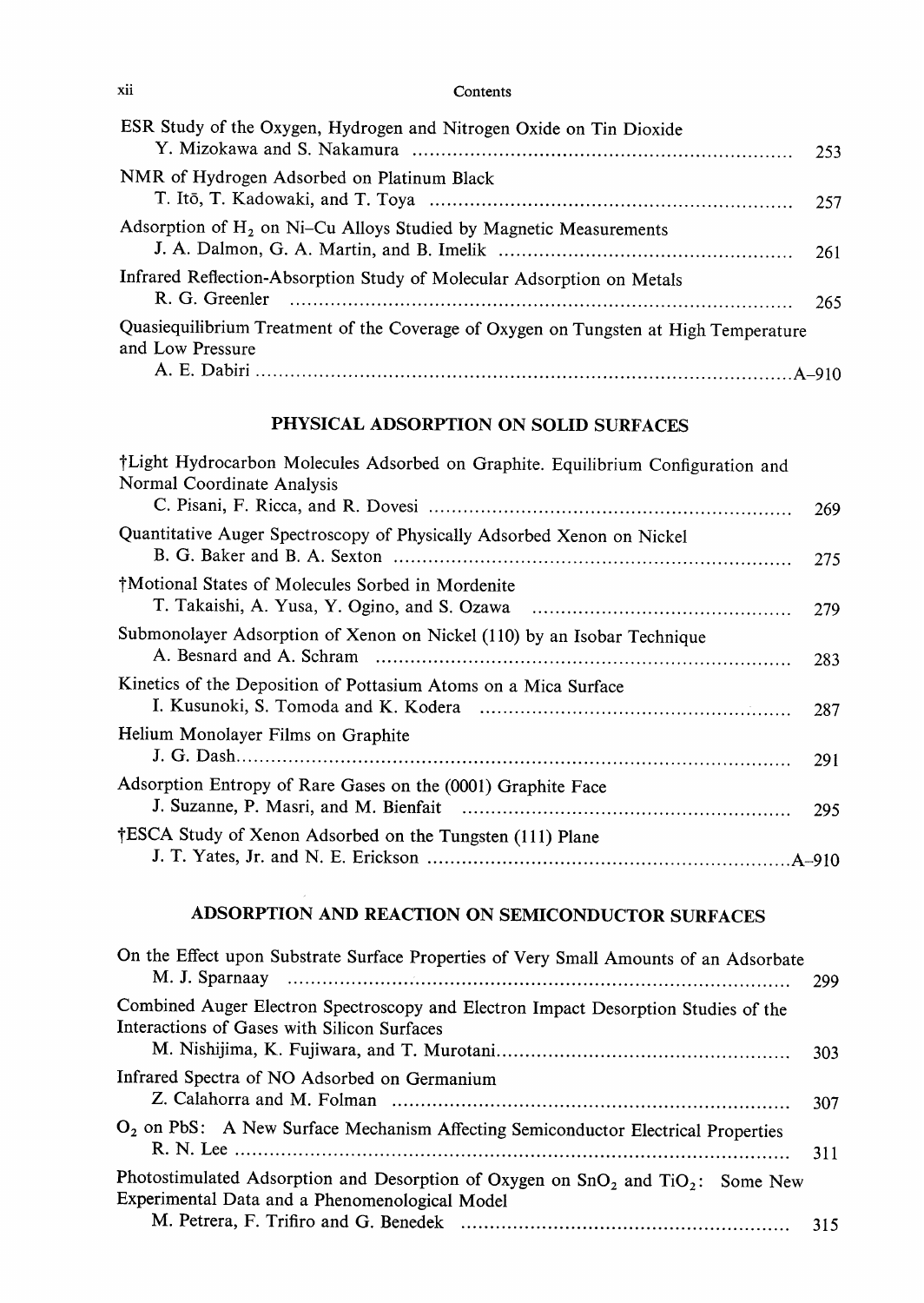| Application of NMR to the Study of Heterogeneous Equilibrium Example: Ammonia<br>Adsorbed on a Silica-Gel     | 319 |
|---------------------------------------------------------------------------------------------------------------|-----|
| EPR Studies of Isotopic Exchange Involving Adsorbed Oxygen Species on MgO                                     |     |
| SEMICONDUCTOR SURFACES: QUANTUM TRANSPORT                                                                     |     |
| †Exchange Energy in Inversion Layers: Thickness Effects<br>F. Stern                                           | 323 |
| Oscillation of Effective g-Factor in MOS Inversion Layers under Strong Magnetic Fields                        | 329 |
| †Electronic Properties of Interface Carriers at Low Temperatures<br>P. J. Stiles                              | 333 |
| Magneto-Oscillatory Conductance in n-Type Inverted Silicon Surfaces                                           | 339 |
| On the Experimental g-Factor of Conduction Electrons in $n$ -Type Inversion Layer on<br>Silicon (100) Surface | 343 |
| On the $g$ -Factor for Electrons in $n$ -Type Silicon Surface Inversion Layers                                | 347 |
| Surface Quantum Oscillations in $p$ -Type Channels on $n$ -Type Silicon                                       | 351 |
| Quantized Surface States of a Narrow-Gap Semiconductor                                                        | 355 |
| Influence of External Electric Fields on Surface Quantum Oscillations in Tellurium                            | 359 |
| The Influence of Surface on Hole Mobility in Metal-Oxide-Silicon Structure                                    | 363 |
| Scattering Mechanism and Low Temperature Mobility of MOS Inversion Layers                                     | 367 |
| Cyclotron Resonance in Space Charge Layers on Si                                                              |     |
| Far Infrared Cyclotron Resonances in the Silicon Inversion Layer                                              |     |
| SEMICONDUCTOR SURFACES: STRUCTURES AND ELECTRONIC STATES                                                      |     |
| *Review of EPR Investigations of Semiconductor Surfaces<br>D. Haneman                                         | 371 |
| Charge and Spin Density Waves on Semiconductor Surfaces<br>E. Tosatti and P. W. Anderson                      | 381 |
| †Structural and Electronic Properties of Stepped Semiconductor Surfaces                                       | 389 |

| On Structural and Electronic Properties of Cleaved Silicon Surfaces |     |
|---------------------------------------------------------------------|-----|
|                                                                     | 397 |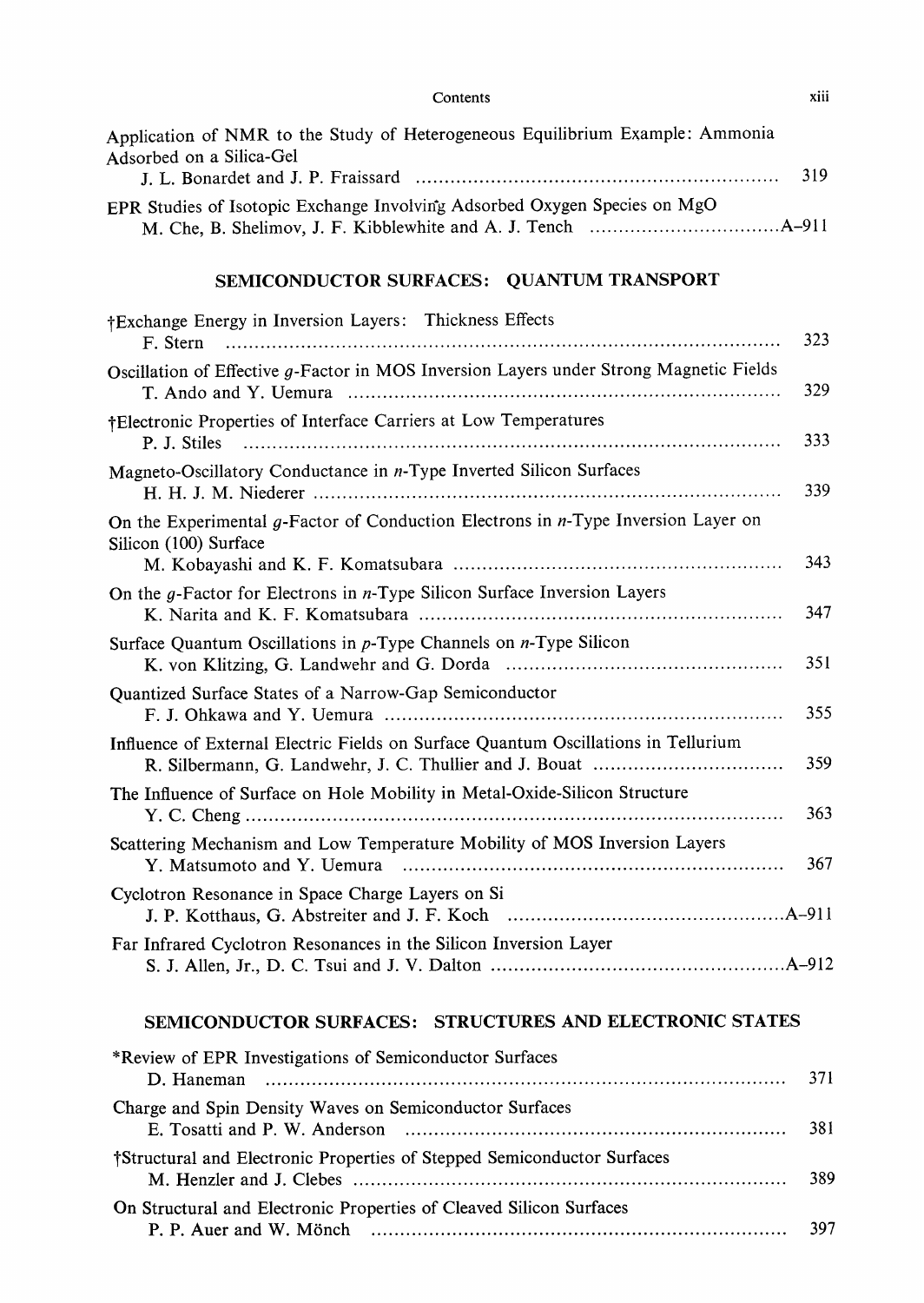| Edge Dislocations in Silicon as One Dimensional Surfaces<br>D. Neubert and H. J. Kos $\ldots$ $\ldots$ $\ldots$ $\ldots$ $\ldots$ $\ldots$ $\ldots$ $\ldots$ $\ldots$ $\ldots$ $\ldots$ $\ldots$ | 401 |
|--------------------------------------------------------------------------------------------------------------------------------------------------------------------------------------------------|-----|
| Surface States from Photoemission Threshold on Silicon (111) Face                                                                                                                                | 405 |
| Observation of Surface States of Silicon, Germanium, Tungsten and Molybdenum                                                                                                                     | 409 |
| Surface Studies of Some Transition Metal Dichalcongenides                                                                                                                                        | 413 |
| Photoinduced Paramagnetic Defects on Silicon Surfaces                                                                                                                                            |     |
| Field Emission from Surface States in Semiconductors                                                                                                                                             |     |

## SEMICONDUCTOR SURFACES

| †Investigation of the Semiconductor Surface Luminescence by Laser Excitation (GaAs)<br>V. G. Litovchenko, V. A. Zuev, D. V. Korbutyak and G. A. Sukach | 421 |
|--------------------------------------------------------------------------------------------------------------------------------------------------------|-----|
| Shift of the Energy Level of a Surface State at the Germanium Electrolyte-Interface Due to<br>the Molecular Structure of Its Environment               | 425 |
| Electrical Properties of Cs Covered Real Si Surfaces                                                                                                   | 429 |
| Electron Tunneling Effects of HgTe                                                                                                                     | 433 |
| Interface Properties and Schottky Barrier on the Polar Surfaces of CdS and GaP Crystals                                                                | 437 |
| Electrical Properties of Gallium Arsenide-Insulator Interface                                                                                          | 441 |
| RHEED on Real InSb Surfaces                                                                                                                            | 445 |
| Avalanche Injection in Silicon Planar Semiconductor Devices                                                                                            | 449 |
| Gold Structures on Si(111) and Their Effect on Schottky Barrier Characteristics                                                                        |     |
| Submonolayer Sodium Coverage of the $Si-SiO2$ Interface                                                                                                |     |

# CATALYTIC REACTION ON SOLID SURFACES

| *Catalyzed Reactions by Solid Surfaces and Adsorption             | 453 |
|-------------------------------------------------------------------|-----|
| Nitric Oxide and Its Decomposition on the (110) Plane of Tungsten | 461 |
| A Phonon-Assisted Process in Catalytic Phenomena                  | 465 |
| Ultrasonic Surface Wave-Induced Desorption                        |     |

xiv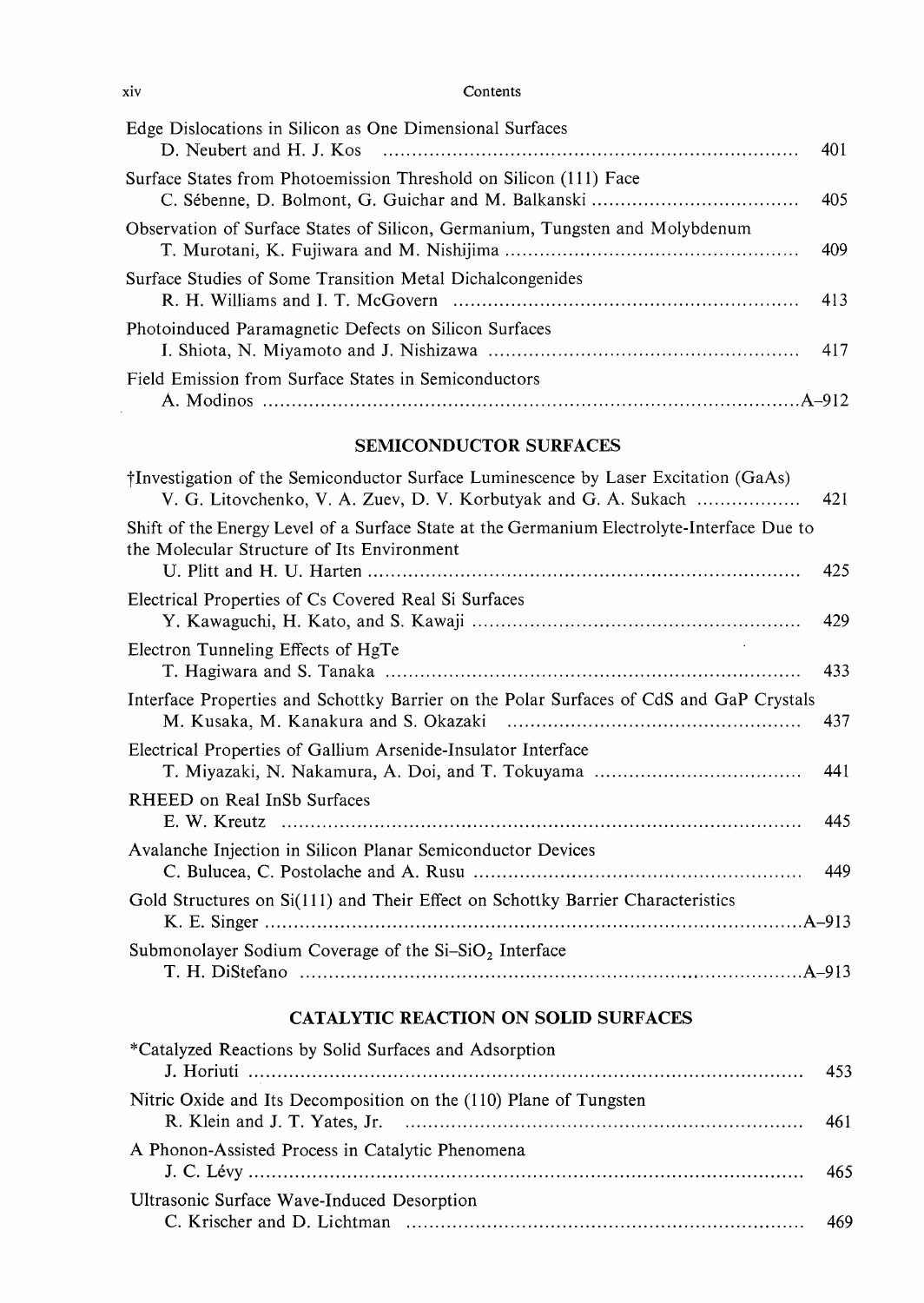| Contents |  |  |
|----------|--|--|
|          |  |  |

| Thermal Dissociation of Surface OH <sup>-</sup> and OD <sup>-</sup> Groups on Magnesiumoxide                                                                                                                                           | 471 |
|----------------------------------------------------------------------------------------------------------------------------------------------------------------------------------------------------------------------------------------|-----|
| Catalytic Reactions on Li-Doped NiO Using Modulation-Spectroscopy                                                                                                                                                                      | 475 |
| †The Influence of Surface Structure on Reactivity                                                                                                                                                                                      | 479 |
| Mechanism of Hydrogen Adsorption and Hydrogen-Deuterium Equilibration on Copper<br>Surface                                                                                                                                             | 485 |
| Catalytic Activity of Epitaxially Grown Ni Supported Catalysts<br>G. Dalmai-Imelik, C. Leclercq, J. Massardier, A. Maubert-Franco, and                                                                                                 | 489 |
| A Study of Catalytic Activity Factors on Clean Surface of Copper-Nickel Alloys                                                                                                                                                         | 493 |
| EHMO Examination of Catalytic Activity of Cu/Ni Alloy                                                                                                                                                                                  | 497 |
| A Study on the Initial Oxidation and Reduction Processes of Fe(100) Surface by Means<br>of Combined LEED-AES-MS System<br>M. Watanabe, M. Miyamura, T. Matsudaira and M. Onchi                                                         | 501 |
| *Field Ion Mass Spectrometry of Oxygen, Sulphur and Selenium at Different Metal<br>Surfaces                                                                                                                                            | 505 |
| †Applications of Auger Electron and Energy Loss Spectroscopies to Catalytic Processes—<br>Chemisorption of $NH_3$ , $N_2$ and Nitride Formation on a Molybdenum Surface—<br>T. Kawai, K. Kunimori, T. Kondow, T. Onishi, and K. Tamaru | 513 |
| Adsorption and Decomposition of Acetylene on Polycrystalline Rhenium Films and<br>Ribbons                                                                                                                                              | 521 |
| The Explosive Decomposition of Formic Acid on Clean Ni(110)                                                                                                                                                                            | 525 |
| Photointeraction on the Surface of Titanium Dioxide between Oxygen and Carbon<br>Monoxide                                                                                                                                              | 529 |
| Oscillatory Catalytic Oxidation of Carbon Monoxide on a Schottky-Diode                                                                                                                                                                 | 533 |
| Effect of Argon Ion-Bombardment on Adsorption and Exchange Reaction of Hydrogen<br>by Evaporated Nickel Films                                                                                                                          |     |
| Photon Probing of Solid State Materials                                                                                                                                                                                                |     |
| Electronic Structure Calculations of a Surface Molecule Complex by SCF-Scattered                                                                                                                                                       |     |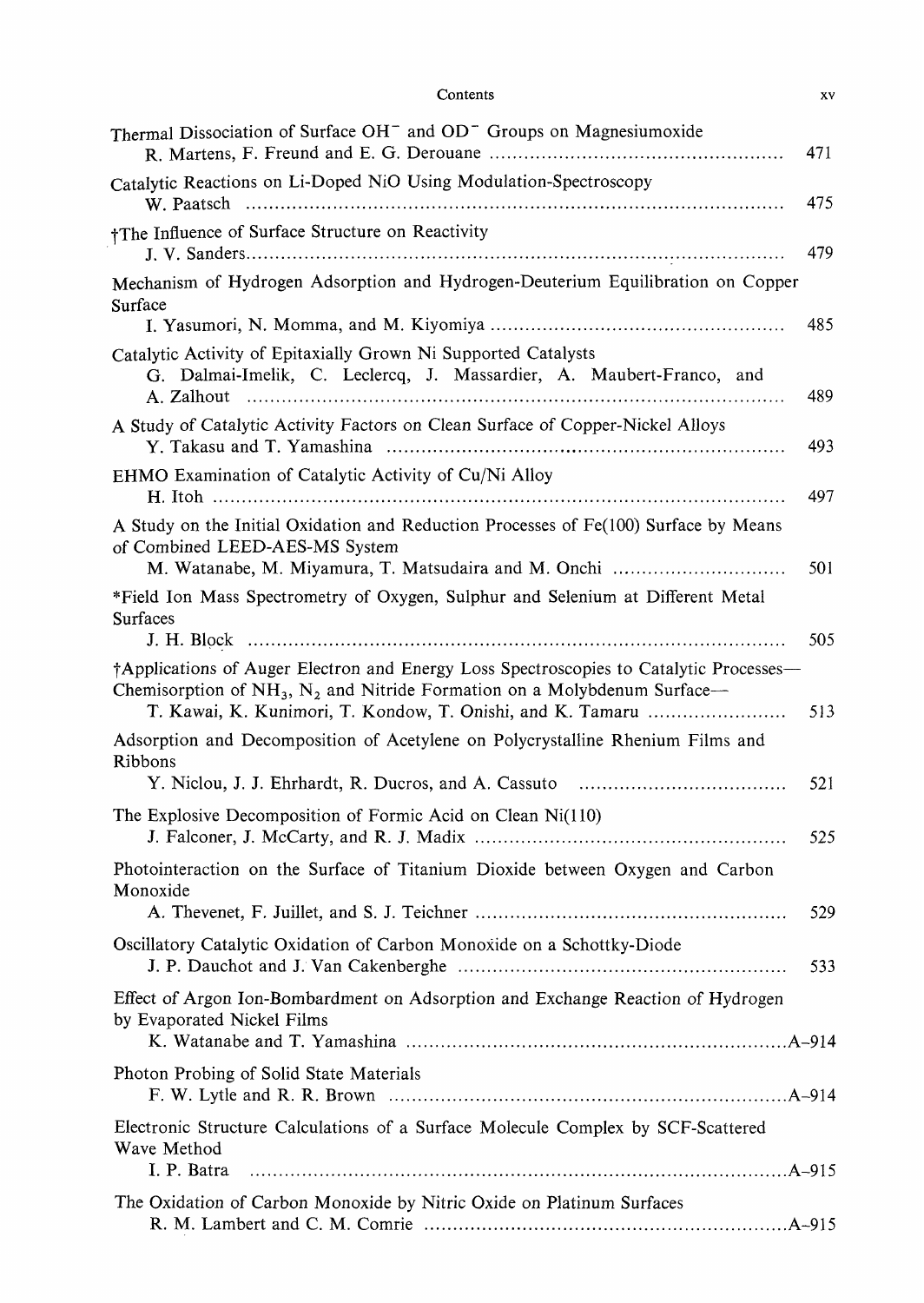| Oxidation of Aromatic Amines on Oxide Surfaces |  |
|------------------------------------------------|--|
|                                                |  |

## ATOM- AND ION-SOLID SCATTERING

| The Debye-Waller Factor in Atom-Surface Scattering                                                                        | 537 |
|---------------------------------------------------------------------------------------------------------------------------|-----|
| The Scattering of Atoms from a Surface of Moving Spheres                                                                  | 541 |
| A Theoretical Study of the One-Phonon Inelastic Scattering of Atoms from the (001)<br>Surface of LiF                      | 545 |
| Quantum Theory of Surface Rainbow                                                                                         | 549 |
| Diffraction of Nozzle Molecular Beams by Crystal Surfaces at Low Temperature                                              | 553 |
| †The Inelastic Scattering of He from a (001) Surface of Sodium Fluoride                                                   | 557 |
| Atomic Beam Scattering from Clean Alkali Halide Surfaces                                                                  | 563 |
| Variable Energy Experiments on Atomic Beam Scattering from a NaF (001) Surface                                            | 567 |
| *Fundamental Processes in Surface Erosion by Sputtering                                                                   | 571 |
| Modulated Molecular Beams Reactively Scattered from Solid Surfaces: Analysis of<br>Second-Order Surface Reaction Kinetics | 579 |
| Measurement of Mean Residence Times of Potassium on Clean and Contaminated<br>Tungsten Surfaces                           | 583 |
| Scattering of Hydrogen Beams from a (100) Tungsten Surface                                                                | 587 |
| Knock-on Effect in Surface Analysis                                                                                       | 591 |
| Effects of Adsorption on the Efficiency of Energy Exchange between Gases and Solids                                       | 595 |
| The Effect of Surface Impurities on the Thermal Accommodation of Rare Gases on a<br>Tungsten Surface                      | 599 |
| Dynamical Theory of Adsorption and Desorption Processes of Gas Atoms                                                      | 603 |
| Composition and Structure Analysis of Surfaces by Ion Scattering                                                          |     |
| Ion Angular Distributions in Electron Stimulated Desorption                                                               |     |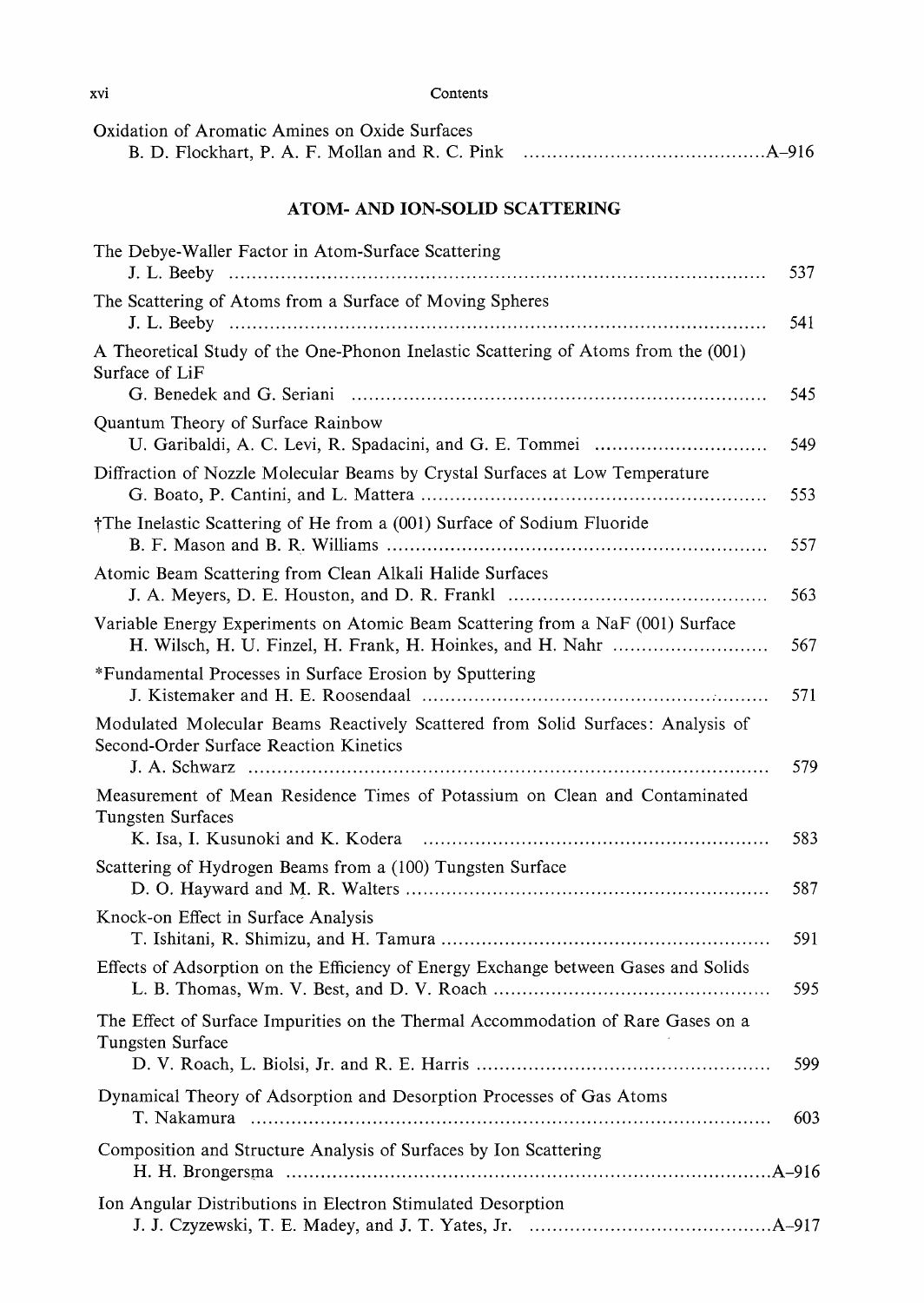| Determination of Characteristic Surface Vibration Temperatures by Molecular Beam |  |
|----------------------------------------------------------------------------------|--|
| Scattering                                                                       |  |
|                                                                                  |  |
| He Diffraction from $W(112)$                                                     |  |
|                                                                                  |  |

## ELECTRON-SOLID SCATTERING

| *Theory of Low-Energy Electron Diffraction at Crystal Surfaces<br>K. Kambe                                      | 607 |
|-----------------------------------------------------------------------------------------------------------------|-----|
| A Method for the Determination of Shape and Height of Potential Barriers in Interfacial<br>Layers               |     |
|                                                                                                                 | 617 |
| An Approximation Method of Calculating LEED Spectra<br>Y. Hamauzu                                               | 621 |
| Low-Energy Electron Diffractometry for Cleavage Face (001) of Magnesium Oxide<br>Crystal (Part II)              | 625 |
| On Effects of the Atomic Electron Excitation on the Inelastic Low Energy Electron<br>Scattering                 | 629 |
| Auger and Secondary Electrons Excited by Backscattered Electrons                                                | 633 |
| Background Information in Auger Electron Spectroscopy and Secondary Electron<br>Emission due to Cascade Process | 637 |
| *Determination of the Structure of Solid Surfaces by Low-Energy Electron Diffraction                            | 641 |
| Iodine Adsorption on Silver (111) Studied by LEED<br>W. Berndt                                                  | 653 |
| Study of the Adsorption Site by Low-Energy Electron Diffraction for Iodine on Silver<br>(111)                   |     |
|                                                                                                                 | 657 |
| †Spin-Polarization in Low Energy Electron Diffraction                                                           | 661 |
| On the Anisotropy of Ion Induced Electron Emission from Monocrystalline Surfaces                                | 667 |
| Investigation of EuO-(100)-Cleavage Surface by LEED and AES                                                     | 671 |
| L-Shell Ionization Threshold Structure from Auger Electron Spectra                                              | 675 |
| A Novel Transform-Deconvolution Method for Surface Structure Determination from<br><b>LEED</b> Intensities      |     |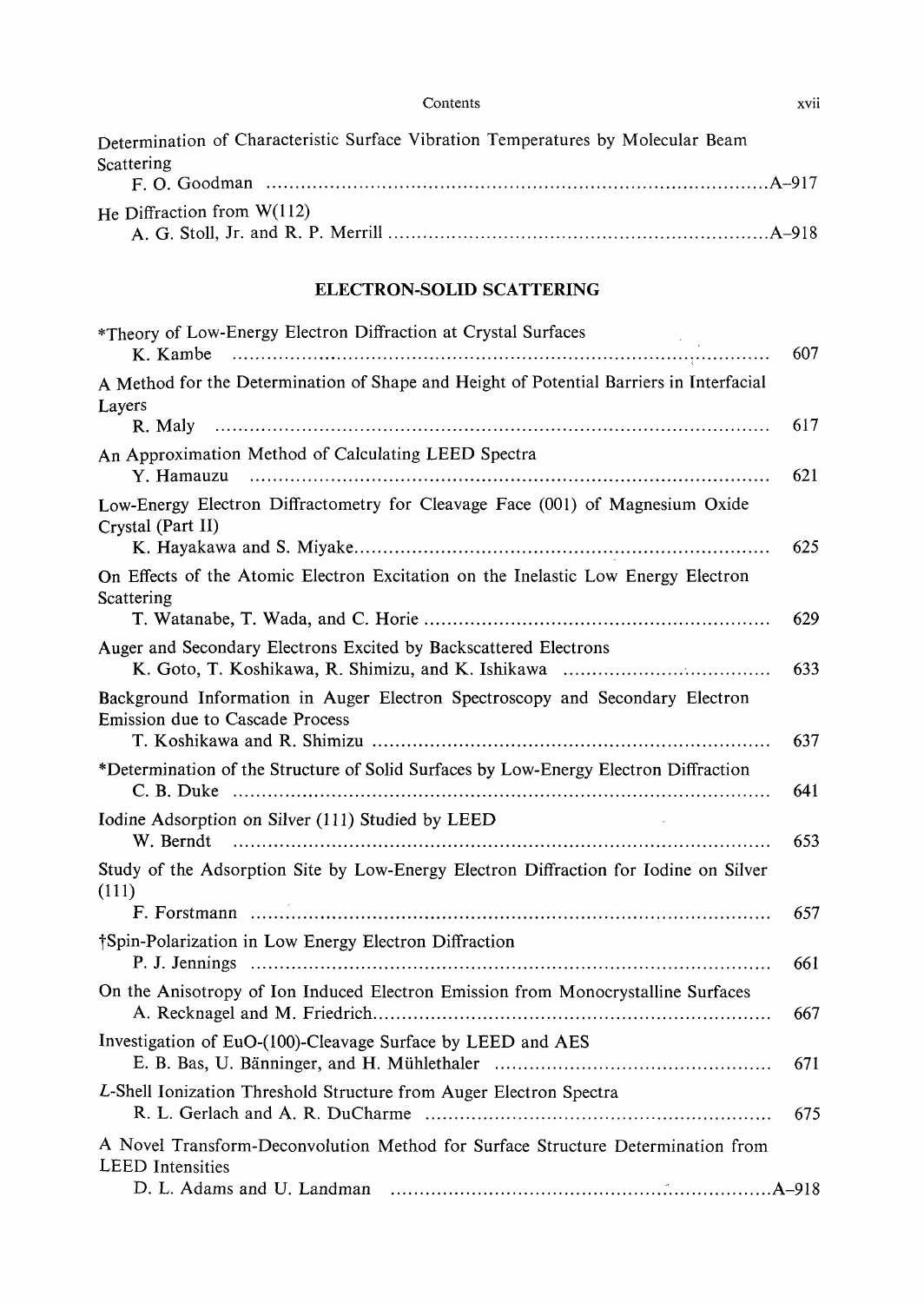# ELECTRONIC PROPERTIES OF METAL SURFACES

| *The Theory of Electrons at Surfaces                                                                                                                                | 679 |
|---------------------------------------------------------------------------------------------------------------------------------------------------------------------|-----|
| Electronic Surface States for Muffin Tin Potentials                                                                                                                 | 687 |
| Surface Density of States on Crystalline Transition Metal Substrates                                                                                                | 691 |
| Molecular Cluster Study of the Approach of CO to a Ni(100) Surface                                                                                                  | 695 |
| †Self-Consistent Properties of the Electron Distribution at Metal Surfaces                                                                                          | 699 |
| Formal Theory of an Inhomogeneous Electron Gas and the Application to Problems of<br><b>Metal Surfaces</b>                                                          | 707 |
| Optical Second Harmonic Generation from Surfaces                                                                                                                    | 711 |
| Adhesion at a Bimetallic Interface                                                                                                                                  | 715 |
| The Influence of Surface Structure on the AC Losses in Superconducting Vanadium                                                                                     | 719 |
| Atomic Force Constants at a Metal Surface                                                                                                                           | 723 |
| Mössbauer Study of Ferromagnetic Metal Surface                                                                                                                      | 729 |
| Electron Spin Polarization in Photoemission of Ferromagnetic Metals                                                                                                 | 733 |
| Magnetization near Transition-Metal Surfaces                                                                                                                        | 737 |
| A Photoelectric Study of the Adsorption of Rubidium on Tungsten                                                                                                     | 741 |
| Work Function Variation of Tungsten in Strontium Vapor                                                                                                              | 745 |
| Electronic Structure of Thin Gold Film Deposited on Silicon Substrate Studied by Auger<br>Electron and X-Ray Photoelectron Spectroscopies<br>A. Hiraki and M. Iwami | 749 |
| Determination of Electron Attenuation Lengths in Metals: Transmission through Thin<br><b>Adsorbed Films</b>                                                         | 753 |
| †Image-Like Potentials at Semiconductor and Electrolyte Surfaces                                                                                                    |     |

## PHOTOELECTRON SPECTROSCOPY

| *Comparison of Many-Body Effects in Core Level Surface Spectroscopies |     |
|-----------------------------------------------------------------------|-----|
|                                                                       | 757 |

 $\bar{z}$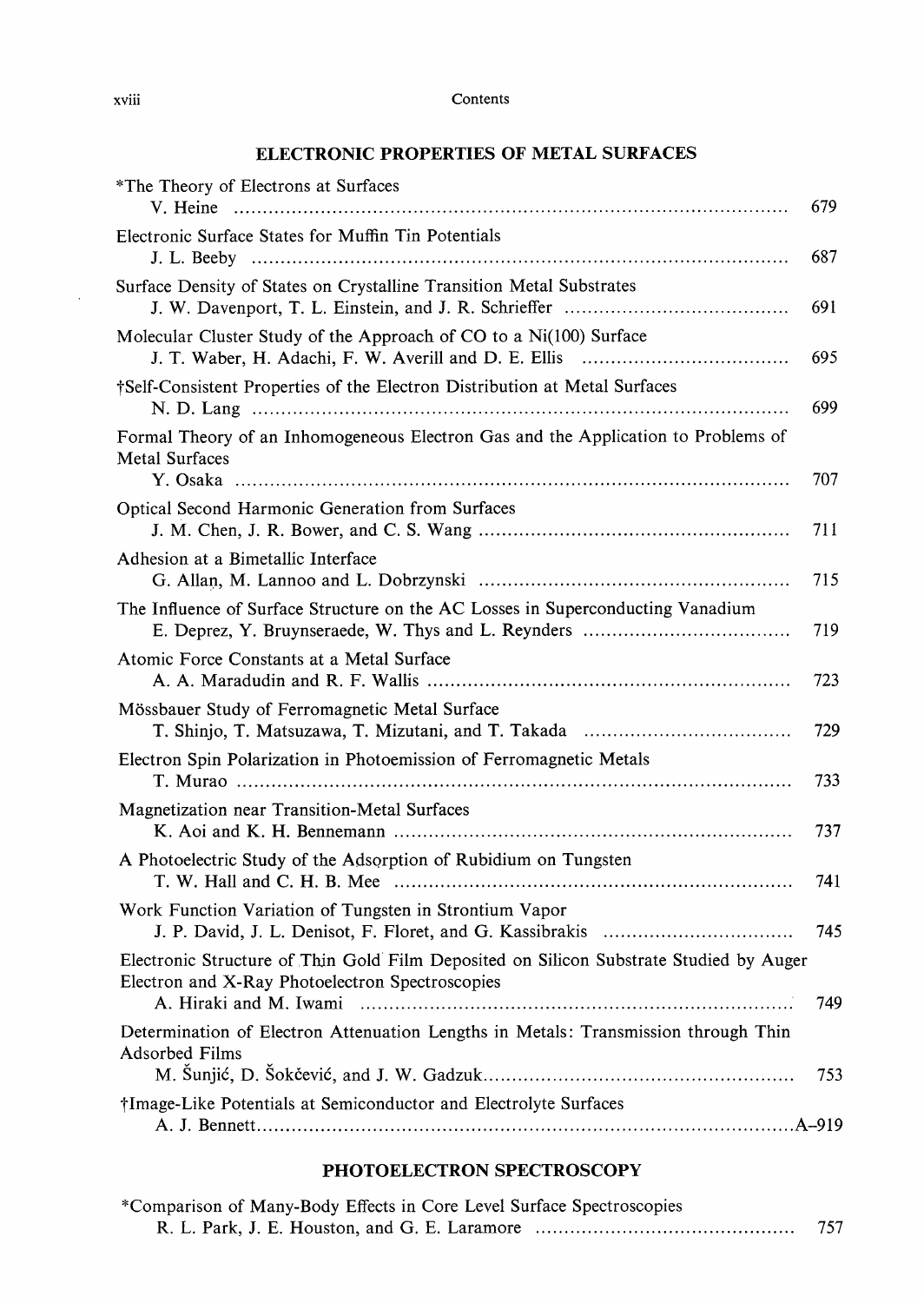| Ultraviolet Photoelectron Spectroscopy of Clean Surfaces of Polycrystalline Cu, Ag                                                                     |     |
|--------------------------------------------------------------------------------------------------------------------------------------------------------|-----|
| and Au                                                                                                                                                 | 767 |
| Photoelectron Emission from Alkali Halide Surfaces                                                                                                     | 771 |
| Exciton Contribution to the Photoemission from Thin Films of Solid Argon<br>E. E. Koch, B. Raz, V. Saile, N. Schwentner, M. Skibowski and W. Steinmann | 775 |
| X-Ray Photoelectron Spectra of Li-Doped Nickel Oxide                                                                                                   | 779 |
| X-Ray Photoelectron Spectroscopic Observation of Metals and Ti-O Alloy Heated in<br>High Vacuum                                                        |     |
|                                                                                                                                                        | 783 |
| Design of a High Resolution Ultra-High Vacuum Electron Spectrometer                                                                                    | 787 |
| Ultraviolet-Electron-Spectroscopy on Solid Surfaces                                                                                                    | 791 |
| Photoelectron Determination of the Attenuation of Low Energy Electrons in $A_1O_3$                                                                     |     |

# AUGER ELECTRON SPECTROSCOPY

| †Investigation of Vacuum Breakdown Using Auger Spectroscopy                                                                             | 795 |
|-----------------------------------------------------------------------------------------------------------------------------------------|-----|
| Auger Electron Emission Micrography and Microanalysis of Solid Surface<br>K. Hayakawa, H. Okano, S. Kawase, and S. Yamamoto             | 803 |
| Study of Surface Processes on Copper-Beryllium by Combined Secondary Ion Mass<br>Spectrometry and Auger Electron Spectroscopy           | 807 |
| Application of Dynamic Background Subtraction to Quantification of Auger Electron and<br>Soft X-Ray Appearance Potential Spectroscopies | 811 |
| Auger Electron Spectroscopy of Clean Polycrystalline Gold Films                                                                         | 815 |
| Observation of Impurity Profile in the Ion Implanted Silicon by Auger Electron Spec-<br>troscopy                                        |     |
|                                                                                                                                         | 819 |
| Auger Electron Spectroscopy of Si Surfaces                                                                                              | 823 |
| KCl (100) Surfaces and Epitaxial Growth of Ag on KCl Studied by LEED and Auger<br><b>Emission Spectroscopy</b>                          |     |
|                                                                                                                                         |     |

### ELECTRON SPECTROSCOPY OF CHEMISORBED ATOMS AND MOLECULES

|                                             | †Photoemission Studies of Inorganic (CO, O, NO) and Organic ( $C_2H_2$ , $C_2H_4$ , $C_6H_6$ ) |     |
|---------------------------------------------|------------------------------------------------------------------------------------------------|-----|
| Adsorbates on Ni(111) and Surface Reactions |                                                                                                |     |
|                                             |                                                                                                | 827 |